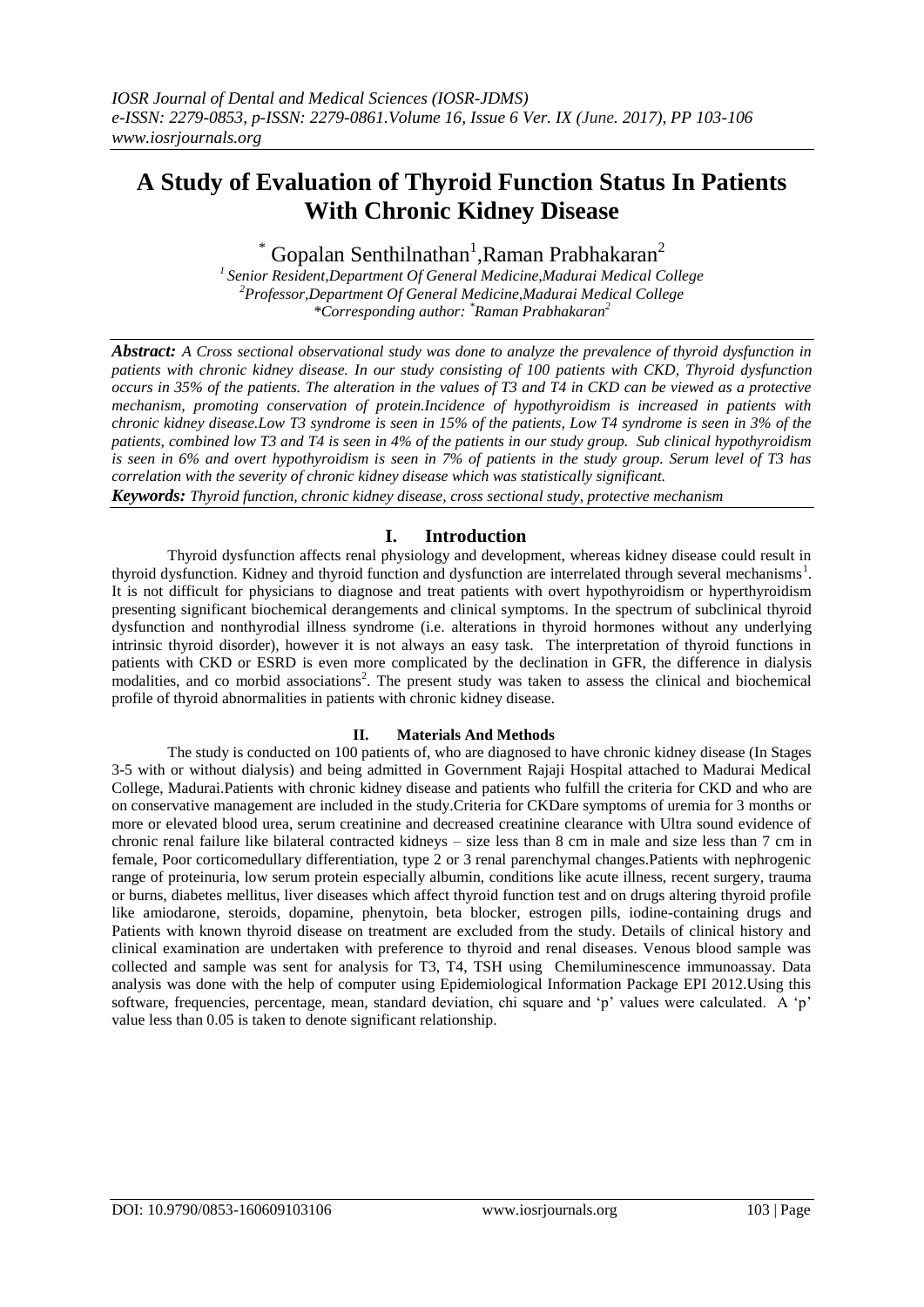| TANIV TID MULINAVIOIL OL TV TANIV EI D'ANITINAVIOIL OL T I |              |              |              |  |  |  |
|------------------------------------------------------------|--------------|--------------|--------------|--|--|--|
|                                                            | No. of cases |              | No. of cases |  |  |  |
| >0.6                                                       |              | >4.5         |              |  |  |  |
| $0.6 - 2.0$                                                |              | $4.5 - 12.5$ |              |  |  |  |
| >2.0                                                       |              | >12.5        |              |  |  |  |

| <b>Results And Interpretation</b>                      |  |
|--------------------------------------------------------|--|
| Table 1:Distribution Of T3 Table 2: Distribution Of T4 |  |

| <b>Table 3:</b> Distribution Of Tsh |              |  |  |  |
|-------------------------------------|--------------|--|--|--|
| TSH                                 | No. of cases |  |  |  |
| > 0.5                               |              |  |  |  |
| $0.5 - 5.5$                         | 87           |  |  |  |
| > 5.5                               | 13           |  |  |  |

### **Table 3:** Distribution Of Tsh

**Table 4:** Distribution Of Various Thyroid Abnormalities In Various Stages On Ckd

| Stage | T3    |       | T4    |           | <b>TSH</b> |           |
|-------|-------|-------|-------|-----------|------------|-----------|
|       | Mean  | SD    | Mean  | <b>SD</b> | Mean       | <b>SD</b> |
|       | 0.973 | 0.314 | 6.32  | 2.09      | 3.67       | 3.678     |
| 4     | 0.923 | 0.35  | 6.67  | 2.17      | 3.957      | 2.789     |
|       | 0.828 | 0.37  | 6.298 | 1.87      | 4.96       | 4.32      |

# **Figure 1: stage vs thyroid abnormalities**



The mean age of males in our study group was  $48.24 \pm 9.18$  years. The mean age of females in our study group 47.8+9.13 years. Mean T3 level in our study is within normal limits in all stages of CKD, but significantly decreases as the stage of CKD advances and was statistically significant hence exhibiting a linear correlation with the severity of renal failure. Mean T4 level in our study is within normal limits in all stages of CKD, and it does not correlate with the severity of renal failure. In our study, not all the patients with CKD have low T3 and T4. Only 35% (35 patients) of patients had altered Thyroid Profile. Remaining 65% of patients had normal thyroid profile. Among 35% of these patients, 15% have only low T3 level with normal T4 level. Remaining 4% have both low T3 and T4 level. The percentage of patients having low T3 and T4 gradually increase with increase in stage. The patients who will develop such changes in thyroid profile is not known. The mean TSH level in our study is within normal limits. The mean TSH levels are also within normal limits for the various ranges of GFR. But mean TSH levels were not statistically significant and hence don"t show any linear correlation with the severity of renal failure. This is consistent with the study conducted by "Spector DA et al" and "Ramirez et al"<sup>45</sup>, "Dudani et al"<sup>19</sup>, "Karunanidhi et al"<sup>34</sup>. These studies demonstrated abnormalty in hypophyseal mechanism of TSH release in uremic patients as the TSH response to the TRH was blunted. Our study is consistent with the results of "Ramirez et al"<sup>45</sup> study showing low T3, low T4 and normal or mild elevation of TSH. Various studies had shown that this thyroid profile derangements is a part of our body adaptation mechanism. In our study 5% of patients had symptoms of hypothyroidism and 2% of patients had goiter. Previous studies by "Quionverde et al"<sup>43</sup> reported high prevalence of hypothyroidism in CKD. It was

DOI: 10.9790/0853-160609103106 www.iosrjournals.org 104 | Page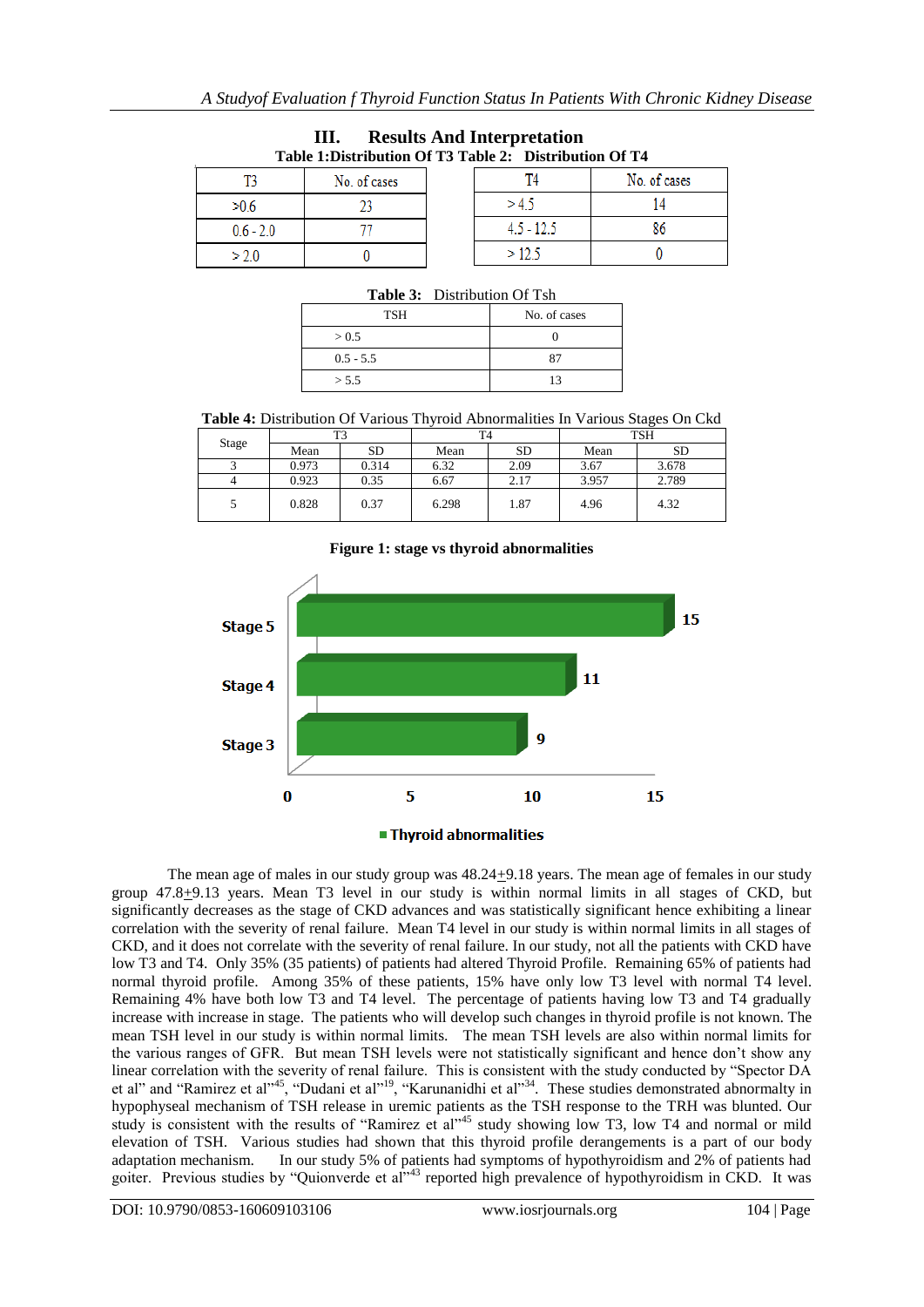estimated to be about 5% in patients with terminal renal failure. In our study 7% had hypothyroidism. Detailed study by "Kaptein et al" $32,33$  estimated the prevalence of primary hypothyroidism was about 2.5 times much frequent in chronic kidney disease. The hypothyroidism in CKD was estimated to range between 0 and 9.5%.

# **IV. Discussion**

CKD is associated with a higher prevalence of primary hypothyroidism both overt and sub clinical, but not with hyperthyroidism. In fact the prevalence of primary hypothyroidism, mainly in the sub clinical form, increases as GFR decreases<sup>3</sup>. Chronic renal failure is one among the condition causing low T3 syndrome. As with other low T3 syndromes, CRF produces decrease in T3 when GFR falls below 50%. There is marked decrease of T3 than T4 as the GFR deceases. Despite decreased circulating T4 and T3, thyroid stimulating hormone (TSH) level in serum is not elevated<sup>5</sup>

CRF as low T3 syndrome differs from other conditions causing similar illness, by two unique features<sup>4</sup>.

- 1. rT3 is usually low or normal in CRF due to redistribution into the extravascular compartment.
- 2. Increased incidence of goiter is present in CRF, probably due to decreased clearance of iodine by the kidney<sup>5,6</sup>.

Thyroid hormone metabolism normality"s with renal transplantation. Goiter and hypothyroidism may be induced by iodide excess due to reduced iodide excretion by the kidneys.

According to the postulates, CRF affect thyroid at all levels.

- **A. Change in Hypothalamic – pituitary – thyroid axis**
- **1.** Sensitivity of TSH secretion to low thyroid hormone is decreased.
- **2.** Limited TSH reserve<sup>7,8,9</sup>.
- **3.** Due to changes in thyrotrophs or to decreased TRH secretion, as manifested by decrease in nocturnal pulses of TSH secretion<sup>10</sup>.
- **4.** Tissue concentration of the hormone may be appropriate for the patient, so the patient is in euthyroid state.
- **5.** Serum FT3 and FT4 appears normal by sensitive methods  $10,12$ .

## **B. Changes in hormone Transport**

- 1. Presence of protein and non-protein inhibitors preventing the binding of thyroxin with thyroxin binding protein. Non-protein inhibitor is non-esterified unsaturated fatty acid.
- 2. Acquired intrinsic structural alternation in the T4 binding site.
- 3. Decrease in concentration of thyroxin binding globulin<sup>11,1</sup> .

## **C. Changes in metabolism**

- 1. Decrease in the activity of lodothyronine 5 Deiodinase leading to low T3
- 2. Increase in Non-deiodinative pathways of iodothyronine degradation leading to increased serum T3 sulphate, diiodotyrosine, triiodothyroacetic acid and tetraiodothyroacetic acid<sup>15,16</sup>.

#### **Complications of CKD worsened by coexisting hypothyroidism are,**

I. Cardiovascular complications like secondary hypertension, LV failure and pulmonary edema, accelerated atherosclerosis, myocardial infarction, pericarditis, uremic cardiomyopathy.

II. CNS and neuromuscular complications like Dementia, uremic encephalopathy, peripheral neuropathy, proximal muscle weakness.

- III. Hematological complications like anemia
- IV. Electrolyte imbalance like hyponatremia
- V. Fluid overload edema

VI. Effects on Vascular System include increased Systematic Vascular Resistance (SVR), increased arterial stiffness, endothelial, all these factors predispose to diastolic HTN.

High serum T4 with low T3 in the presence of CRF should make the possibility of T4 thyrotoxicosis.This is because serum T3 level will be suppressed in low T3 syndrome with serum T4 unaffected.Low serum T3 level in patients with severe renal failure is metabolically protective and it is interpreted as physiological adaptation to reduce basal metabolic rate (BMR) and to conserve energy in an adverse environment.Experiments performed to correct the low serum T3 level by administration of small doses of LT3 resulted in lesser nitrogen balance and protein degradation. So we speculate that low thyroid state in uremia serves to defend against protein wasting and that misguided attempts to replete thyroid hormone stores may worsen protein malnutrition<sup>17,18</sup>.